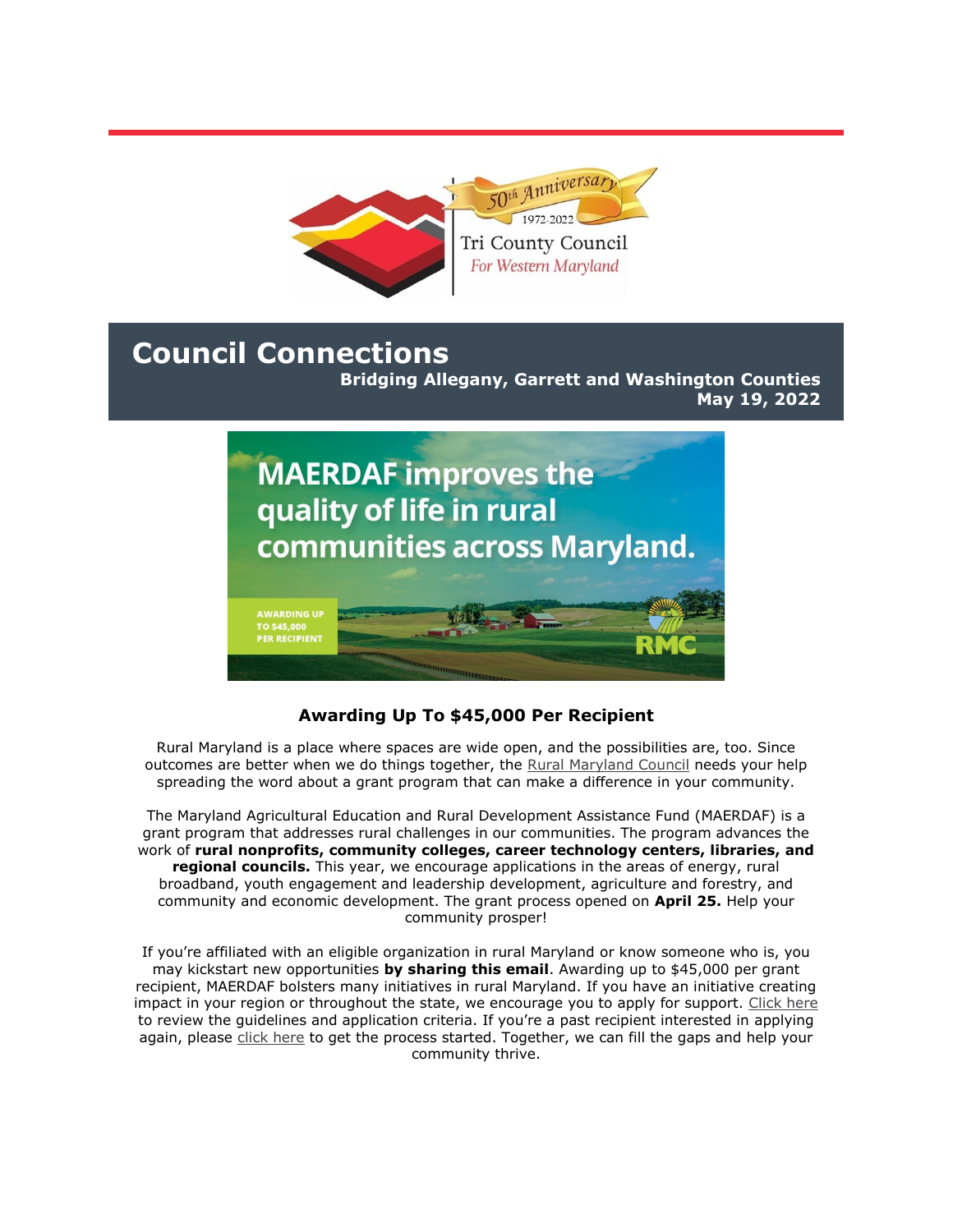

### **USDA and EDA Launch Resource Guide to Boost Economic Development in Rural Communities**

The U.S. Economic Development Administration (EDA) and the U.S. Department of Agriculture (USDA) Rural Development [just released](https://r20.rs6.net/tn.jsp?f=001ZPfkU3fTgjx-JENYoE30KVJWyfrZtLwhUAjB9QnZqsNd0LCm1X-mxCAlBXPXpzkAKFF2ZyvKaEwIRBnsAhaDX3n-UfHqaiQABPWkdwhLRTKQFBDoeph7Wuvh4-S-kqools-KYmq41MhjYznVjGH-G98l7J3uNyl1mLnotebfBb7l1dk6k8mzpH5qNffMZdjsQUpA1DHXXPY0aRjXT02rwxj3A-xe1kz1Qk5UVNMqYi7JZQ6IWB1GFqR-YQHWEVZX49CdTKamf4SL-vSS7J0v04VM6zsSD7jksA7LiLHyPiC2bRGxW6fn46yPtgeNjXgoUZ8WvkIevobIjSuDqV2tU8WKNG2Z_gKl&c=82ydDHFFzCin5zTHQs0oF5RDBskOyAg_TXdU6Jt8zvIIrxRMeM-O4A==&ch=SdsaJIh6mlYhgJDMrNRB5MUXJF0y12WU2-nUz3jai1CqotG9PIwh1A==) a joint [resource guide](https://r20.rs6.net/tn.jsp?f=001ZPfkU3fTgjx-JENYoE30KVJWyfrZtLwhUAjB9QnZqsNd0LCm1X-mxCAlBXPXpzkAxjF3HseUXBfPxu-CshFjvsmMZaJ-yC22f8o20Z47_j599onEP8h4VSNJ-bpzDDEU3CJwYLfVSZfRrbQ1oHy9LEH2xCg1aGrWH8UXfObdz-uxkr9V7UpooxCb0Yip3JHS2LB3sFY4OwiTBoKOT1VViERHHhfX1MJHY99iBGlLLgdfxGhmDfJyMExgkhBBrIKTsJSA2Y4fFErSSYodteI-HIL2o-pkVeL-GQg3Nydxo8inQo38X_zss6XqCryb9A5VPJhUB8C6Gtf7A0QdSTDVXadbYox4xwQGm_TYyjBExfQ=&c=82ydDHFFzCin5zTHQs0oF5RDBskOyAg_TXdU6Jt8zvIIrxRMeM-O4A==&ch=SdsaJIh6mlYhgJDMrNRB5MUXJF0y12WU2-nUz3jai1CqotG9PIwh1A==) to help community organizations access USDA and EDA resources to build strategies to boost economic development in rural America.

#### **[VIEW THE JOINT PLANNING RESOURCE GUIDE FOR RURAL AMERICA](https://r20.rs6.net/tn.jsp?f=001ZPfkU3fTgjx-JENYoE30KVJWyfrZtLwhUAjB9QnZqsNd0LCm1X-mxCAlBXPXpzkAW5Bom1SgZZaOa2Sg9sllBQ_39OvxG5T3lGOc4iONg7vhYvNHVPyXmpDTUi49gu23dAOENdduNSptLoEjvyXTMfjjtvzYsm4WajYlgad-O5KEGgfJHxsVgfqkN39YBFPyh5DlWStAubF5h0LqDQE_YJFY9T-WKwCPAmwwjB-55YF7kNjJIsmM38khaCVLo81H0mROrgh2RBCvs3Giopyu4HDTCdIP6mU3APaj7o2vvdzKrII-uE4UWO44H8BbahIDq7kbq63Ah1iOv_UzHJ6M6E4Dg3gdea4FW60yVdMC9o7Cdd14q9EbUl-wpp0h2PaD&c=82ydDHFFzCin5zTHQs0oF5RDBskOyAg_TXdU6Jt8zvIIrxRMeM-O4A==&ch=SdsaJIh6mlYhgJDMrNRB5MUXJF0y12WU2-nUz3jai1CqotG9PIwh1A==)**

This joint planning resource guide for rural America will better equip our communities with an easy to access and easy to use tools to maximize the work of providing greater and inclusive economic prosperity across our country.

#### **WHAT'S INSIDE**

The resource guide outlines programs and services that can be used to advance community and economic development in rural communities through four key focus areas:

- Planning and technical assistance
- Infrastructure and broadband expansion
- Entrepreneurship and business assistance
- Workforce development and livability

The guide also features information and links to USDA Rural Development and U.S. Economic Development Administration key priorities and resources.